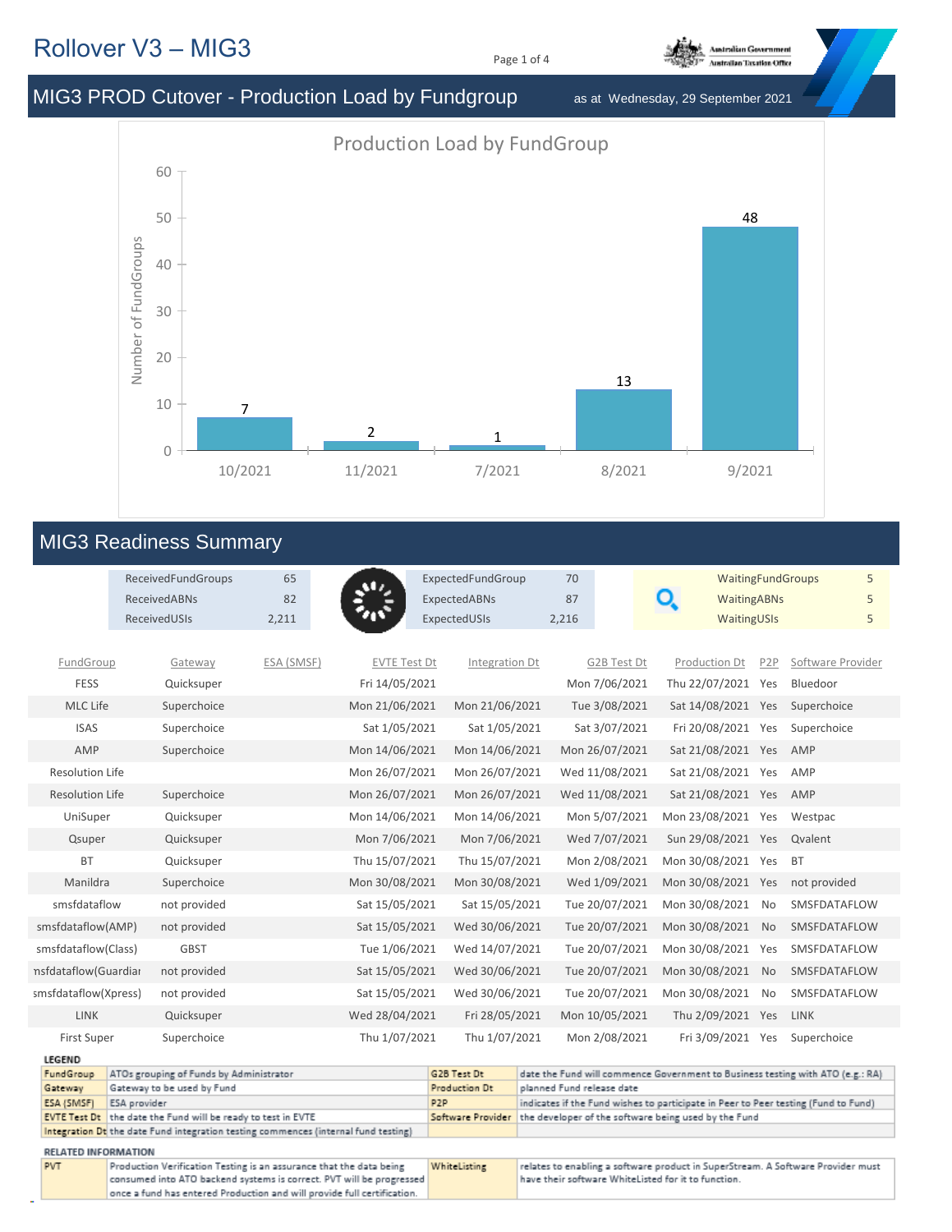| <b>IRESS</b><br>Tue 30/03/2021<br>Mon 19/04/2021<br>Mon 9/08/2021<br>Mon 6/09/2021<br>No<br>Mercer Wgong<br>Quicksuper<br>Quicksuper<br>Sat 15/05/2021<br>Wed 30/06/2021<br>Mon 12/07/2021<br>Wed 8/09/2021 Yes<br>Bluedoor<br>Aware<br>Quicksuper<br>Sat 15/05/2021<br>Wed 30/06/2021<br>Mon 12/07/2021<br>Wed 8/09/2021 Yes<br>Aware<br><b>Bravura</b><br>Wed 28/04/2021<br>Thu 9/09/2021 Yes<br>LINK<br>Quicksuper<br>Wed 28/04/2021<br>Mon 10/05/2021<br>LINK<br>LINK<br>Wed 28/04/2021<br>Thu 9/09/2021 Yes<br>Quicksuper<br>Fri 28/05/2021<br>Mon 10/05/2021<br>LINK<br><b>AMP Wealth</b><br>Superchoice<br>Mon 14/06/2021<br>Mon 14/06/2021<br>Mon 23/08/2021<br>Sat 11/09/2021<br>No<br>AMP<br><b>AMP Wealth</b><br>Mon 14/06/2021<br>Mon 14/06/2021<br>Sat 11/09/2021 Yes<br>AMP<br>Superchoice<br>Mon 23/08/2021<br>GESB<br>Mon 19/04/2021<br>Sat 11/09/2021<br>Quicksuper<br>Mon 26/04/2021<br>Mon 5/07/2021<br>No<br>Oban<br><b>GESB</b><br>Sat 11/09/2021 Yes<br>Quicksuper<br>Mon 19/04/2021<br>Mon 26/04/2021<br>Mon 5/07/2021<br>Oban<br>Mon 31/05/2021<br><b>Suncorp ALSL</b><br>Superchoice<br>Mon 31/05/2021<br>Mon 16/08/2021<br>Sat 11/09/2021<br>TBC<br>Mon 26/07/2021<br><b>Suncorp ALSL</b><br>Superchoice<br>Mon 26/07/2021<br>Mon 16/08/2021<br>Sat 11/09/2021<br><b>TBC</b><br>Thu 15/07/2021<br>Thu 15/07/2021<br>Mon 2/08/2021<br>Mon 13/09/2021 Yes<br>ВT<br>Quicksuper<br>BT<br>Sun 15/08/2021<br>Sun 15/08/2021<br><b>IFAA</b><br>Sun 15/08/2021<br>Tue 14/09/2021<br><b>CFS</b><br>MessageExchange<br>Fri 23/07/2021<br>Fri 23/07/2021<br>Mon 23/08/2021<br>Wed 15/09/2021<br>No<br>SELF<br>DIY<br>Sun 15/08/2021<br>Mon 16/08/2021<br><b>IRESS</b><br>Quicksuper<br>Sun 15/08/2021<br>Wed 15/09/2021<br>No<br>DIY<br>Sun 15/08/2021<br>Quicksuper<br>Mon 16/08/2021<br>Mon 16/08/2021<br>Wed 15/09/2021<br>No<br><b>IRESS</b><br>HUB24<br>Fri 23/07/2021<br>Mon 23/08/2021<br><b>SELF</b><br>MessageExchange<br>Fri 23/07/2021<br>Wed 15/09/2021<br>No<br>HUB24<br>Sun 15/08/2021<br>Wed 15/09/2021 Yes<br><b>IRESS</b><br>Quicksuper<br>Sun 15/08/2021<br>Mon 16/08/2021<br><b>IRESS</b><br>Meat Industry<br>Superchoice<br>Fri 16/07/2021<br>Fri 16/07/2021<br>Thu 5/08/2021<br>Wed 15/09/2021<br>No<br>Sun 15/08/2021<br>Thu 16/09/2021<br><b>IRESS</b><br>HUB24<br>Quicksuper<br>Sun 15/08/2021<br>Mon 16/08/2021<br>No<br>LINK<br>Wed 28/04/2021<br>Wed 28/04/2021<br>Mon 10/05/2021<br>Thu 16/09/2021 Yes<br>LINK<br>Quicksuper<br>LINK<br>Wed 28/04/2021<br>Fri 28/05/2021<br>Mon 10/05/2021<br>Thu 16/09/2021 Yes<br>LINK<br>Quicksuper<br>Australian Catholic<br>Sat 15/05/2021<br>Mon 21/06/2021<br>Mon 12/07/2021<br>Fri 17/09/2021 No<br><b>DST Bluedoor</b><br>Superchoice<br>Sat 15/05/2021<br>Fri 17/09/2021<br>Australian Catholic<br>Wed 30/06/2021<br>Mon 26/07/2021<br>Yes<br><b>DST Bluedoor</b><br>Superchoice<br>Mon 9/08/2021<br>Mon 16/08/2021<br>Mon 23/08/2021<br>Sat 18/09/2021 Yes<br><b>OBAN</b><br><b>NEOS</b><br><b>OBAN</b><br>Perpetual<br>Superchoice<br>Mon 16/08/2021<br>Mon 23/08/2021<br>Wed 25/08/2021<br>Sat 18/09/2021 No<br>not provided<br>Suncorp<br>Superchoice<br>Mon 7/06/2021<br>Sat 1/05/2021<br>Wed 28/07/2021<br>Sun 19/09/2021 Yes<br><b>Bravura</b><br>Thu 15/07/2021<br>Mon 2/08/2021<br>Mon 20/09/2021<br><b>BT</b><br>ВT<br>Quicksuper<br>Thu 15/07/2021<br>No<br><b>BT</b><br>Mon 20/09/2021<br>Quicksuper<br>Mon 16/08/2021<br>Mon 16/08/2021<br>Mon 16/08/2021<br>No<br><b>BT</b><br>BT<br><b>BT</b><br>Quicksuper<br>Mon 16/08/2021<br>Mon 16/08/2021<br>Mon 16/08/2021<br>Mon 20/09/2021 Yes<br>Mon 16/08/2021<br>Mon 16/08/2021<br>Mon 20/09/2021<br>ВT<br>Quicksuper<br>Mon 30/08/2021<br>BT<br>No<br>Challenger<br>Wed 28/04/2021<br>Wed 28/04/2021<br>Mon 10/05/2021<br>Mon 20/09/2021 Yes<br>Quicksuper<br>LINK<br>Challenger<br>Quicksuper<br>Sat 15/05/2021<br>Wed 30/06/2021<br>Mon 12/07/2021<br>Mon 20/09/2021 Yes<br><b>Bravura</b><br>Challenger<br>Quicksuper<br>Wed 2/06/2021<br>Wed 2/06/2021<br>Mon 16/08/2021<br>Mon 20/09/2021 No<br>Qvalent<br>Challenger<br>Quicksuper<br>Wed 2/06/2021<br>Wed 2/06/2021<br>Mon 16/08/2021<br>Mon 20/09/2021 Yes<br>Qvalent<br><b>CSC</b><br>Quicksuper<br>Fri 23/04/2021<br>Fri 23/04/2021<br>Thu 15/07/2021<br>Mon 20/09/2021 Yes<br>ComplyPath / Bond<br>Mine<br>Quicksuper<br>Mon 19/07/2021<br>Mon 19/07/2021<br>Mon 26/07/2021<br>Tue 21/09/2021 Yes<br>Recreo<br>CFS Wrap<br>MessageExchange<br>Wed 30/06/2021<br>Wed 30/06/2021<br>Mon 26/07/2021<br>Wed 22/09/2021<br>No<br>SELF<br>CFS Wrap<br>Fri 23/07/2021<br>Fri 23/07/2021<br>Mon 23/08/2021<br>Wed 22/09/2021<br>SELF<br>MessageExchange<br>No<br>Mon 21/06/2021<br>Mon 21/06/2021<br>Mon 12/07/2021<br>Thu 23/09/2021<br>SuperConcepts<br>AET<br>Superchoice<br>No<br><b>IOOF</b><br>Mon 12/04/2021<br>Mon 12/04/2021<br>Mon 3/05/2021<br>Thu 23/09/2021 Yes<br>Superchoice<br><b>Comply Path</b><br>LINK<br>Wed 28/04/2021<br>Wed 28/04/2021<br>Mon 10/05/2021<br>Thu 23/09/2021 Yes<br>QuickSuper<br>LINK<br>LINK<br>Quicksuper<br>Wed 28/04/2021<br>Fri 28/05/2021<br>Mon 10/05/2021<br>Thu 23/09/2021 Yes<br>LINK<br><b>NTGov</b><br>Thu 15/04/2021<br>Tue 22/06/2021<br>Tue 10/08/2021<br>Thu 23/09/2021<br>Quicksuper<br>Westpac<br>Mon 19/04/2021<br>Mon 19/04/2021<br>Fri 6/08/2021<br>Thu 23/09/2021<br>Sunsuper<br>Sunsuper<br>No<br>Sunsuper<br><b>LEGEND</b><br>G2B Test Dt<br>FundGroup<br>ATOs grouping of Funds by Administrator<br>date the Fund will commence Government to Business testing with ATO (e.g.: RA) | <b>FundGroup</b> | Gateway | <b>ESA (SMSF)</b> | <b>EVTE Test Dt</b> | Integration Dt | G2B Test Dt | <b>Production Dt</b> | P <sub>2</sub> P | Software Provider |
|-------------------------------------------------------------------------------------------------------------------------------------------------------------------------------------------------------------------------------------------------------------------------------------------------------------------------------------------------------------------------------------------------------------------------------------------------------------------------------------------------------------------------------------------------------------------------------------------------------------------------------------------------------------------------------------------------------------------------------------------------------------------------------------------------------------------------------------------------------------------------------------------------------------------------------------------------------------------------------------------------------------------------------------------------------------------------------------------------------------------------------------------------------------------------------------------------------------------------------------------------------------------------------------------------------------------------------------------------------------------------------------------------------------------------------------------------------------------------------------------------------------------------------------------------------------------------------------------------------------------------------------------------------------------------------------------------------------------------------------------------------------------------------------------------------------------------------------------------------------------------------------------------------------------------------------------------------------------------------------------------------------------------------------------------------------------------------------------------------------------------------------------------------------------------------------------------------------------------------------------------------------------------------------------------------------------------------------------------------------------------------------------------------------------------------------------------------------------------------------------------------------------------------------------------------------------------------------------------------------------------------------------------------------------------------------------------------------------------------------------------------------------------------------------------------------------------------------------------------------------------------------------------------------------------------------------------------------------------------------------------------------------------------------------------------------------------------------------------------------------------------------------------------------------------------------------------------------------------------------------------------------------------------------------------------------------------------------------------------------------------------------------------------------------------------------------------------------------------------------------------------------------------------------------------------------------------------------------------------------------------------------------------------------------------------------------------------------------------------------------------------------------------------------------------------------------------------------------------------------------------------------------------------------------------------------------------------------------------------------------------------------------------------------------------------------------------------------------------------------------------------------------------------------------------------------------------------------------------------------------------------------------------------------------------------------------------------------------------------------------------------------------------------------------------------------------------------------------------------------------------------------------------------------------------------------------------------------------------------------------------------------------------------------------------------------------------------------------------------------------------------------------------------------------------------------------------------------------------------------------------------------------------------------------------------------------------------------------------------------------------------------------------------------------------------------------------------------------------------------------------------------------------------------------------------------------------------------------------------------------------------------------------------------------------------------------------------------------------------------------------------------------------------------------------------------------------------------------------------------------------------------------------------------------------------|------------------|---------|-------------------|---------------------|----------------|-------------|----------------------|------------------|-------------------|
|                                                                                                                                                                                                                                                                                                                                                                                                                                                                                                                                                                                                                                                                                                                                                                                                                                                                                                                                                                                                                                                                                                                                                                                                                                                                                                                                                                                                                                                                                                                                                                                                                                                                                                                                                                                                                                                                                                                                                                                                                                                                                                                                                                                                                                                                                                                                                                                                                                                                                                                                                                                                                                                                                                                                                                                                                                                                                                                                                                                                                                                                                                                                                                                                                                                                                                                                                                                                                                                                                                                                                                                                                                                                                                                                                                                                                                                                                                                                                                                                                                                                                                                                                                                                                                                                                                                                                                                                                                                                                                                                                                                                                                                                                                                                                                                                                                                                                                                                                                                                                                                                                                                                                                                                                                                                                                                                                                                                                                                                                                                                                       |                  |         |                   |                     |                |             |                      |                  |                   |
|                                                                                                                                                                                                                                                                                                                                                                                                                                                                                                                                                                                                                                                                                                                                                                                                                                                                                                                                                                                                                                                                                                                                                                                                                                                                                                                                                                                                                                                                                                                                                                                                                                                                                                                                                                                                                                                                                                                                                                                                                                                                                                                                                                                                                                                                                                                                                                                                                                                                                                                                                                                                                                                                                                                                                                                                                                                                                                                                                                                                                                                                                                                                                                                                                                                                                                                                                                                                                                                                                                                                                                                                                                                                                                                                                                                                                                                                                                                                                                                                                                                                                                                                                                                                                                                                                                                                                                                                                                                                                                                                                                                                                                                                                                                                                                                                                                                                                                                                                                                                                                                                                                                                                                                                                                                                                                                                                                                                                                                                                                                                                       |                  |         |                   |                     |                |             |                      |                  |                   |
|                                                                                                                                                                                                                                                                                                                                                                                                                                                                                                                                                                                                                                                                                                                                                                                                                                                                                                                                                                                                                                                                                                                                                                                                                                                                                                                                                                                                                                                                                                                                                                                                                                                                                                                                                                                                                                                                                                                                                                                                                                                                                                                                                                                                                                                                                                                                                                                                                                                                                                                                                                                                                                                                                                                                                                                                                                                                                                                                                                                                                                                                                                                                                                                                                                                                                                                                                                                                                                                                                                                                                                                                                                                                                                                                                                                                                                                                                                                                                                                                                                                                                                                                                                                                                                                                                                                                                                                                                                                                                                                                                                                                                                                                                                                                                                                                                                                                                                                                                                                                                                                                                                                                                                                                                                                                                                                                                                                                                                                                                                                                                       |                  |         |                   |                     |                |             |                      |                  |                   |
|                                                                                                                                                                                                                                                                                                                                                                                                                                                                                                                                                                                                                                                                                                                                                                                                                                                                                                                                                                                                                                                                                                                                                                                                                                                                                                                                                                                                                                                                                                                                                                                                                                                                                                                                                                                                                                                                                                                                                                                                                                                                                                                                                                                                                                                                                                                                                                                                                                                                                                                                                                                                                                                                                                                                                                                                                                                                                                                                                                                                                                                                                                                                                                                                                                                                                                                                                                                                                                                                                                                                                                                                                                                                                                                                                                                                                                                                                                                                                                                                                                                                                                                                                                                                                                                                                                                                                                                                                                                                                                                                                                                                                                                                                                                                                                                                                                                                                                                                                                                                                                                                                                                                                                                                                                                                                                                                                                                                                                                                                                                                                       |                  |         |                   |                     |                |             |                      |                  |                   |
|                                                                                                                                                                                                                                                                                                                                                                                                                                                                                                                                                                                                                                                                                                                                                                                                                                                                                                                                                                                                                                                                                                                                                                                                                                                                                                                                                                                                                                                                                                                                                                                                                                                                                                                                                                                                                                                                                                                                                                                                                                                                                                                                                                                                                                                                                                                                                                                                                                                                                                                                                                                                                                                                                                                                                                                                                                                                                                                                                                                                                                                                                                                                                                                                                                                                                                                                                                                                                                                                                                                                                                                                                                                                                                                                                                                                                                                                                                                                                                                                                                                                                                                                                                                                                                                                                                                                                                                                                                                                                                                                                                                                                                                                                                                                                                                                                                                                                                                                                                                                                                                                                                                                                                                                                                                                                                                                                                                                                                                                                                                                                       |                  |         |                   |                     |                |             |                      |                  |                   |
|                                                                                                                                                                                                                                                                                                                                                                                                                                                                                                                                                                                                                                                                                                                                                                                                                                                                                                                                                                                                                                                                                                                                                                                                                                                                                                                                                                                                                                                                                                                                                                                                                                                                                                                                                                                                                                                                                                                                                                                                                                                                                                                                                                                                                                                                                                                                                                                                                                                                                                                                                                                                                                                                                                                                                                                                                                                                                                                                                                                                                                                                                                                                                                                                                                                                                                                                                                                                                                                                                                                                                                                                                                                                                                                                                                                                                                                                                                                                                                                                                                                                                                                                                                                                                                                                                                                                                                                                                                                                                                                                                                                                                                                                                                                                                                                                                                                                                                                                                                                                                                                                                                                                                                                                                                                                                                                                                                                                                                                                                                                                                       |                  |         |                   |                     |                |             |                      |                  |                   |
|                                                                                                                                                                                                                                                                                                                                                                                                                                                                                                                                                                                                                                                                                                                                                                                                                                                                                                                                                                                                                                                                                                                                                                                                                                                                                                                                                                                                                                                                                                                                                                                                                                                                                                                                                                                                                                                                                                                                                                                                                                                                                                                                                                                                                                                                                                                                                                                                                                                                                                                                                                                                                                                                                                                                                                                                                                                                                                                                                                                                                                                                                                                                                                                                                                                                                                                                                                                                                                                                                                                                                                                                                                                                                                                                                                                                                                                                                                                                                                                                                                                                                                                                                                                                                                                                                                                                                                                                                                                                                                                                                                                                                                                                                                                                                                                                                                                                                                                                                                                                                                                                                                                                                                                                                                                                                                                                                                                                                                                                                                                                                       |                  |         |                   |                     |                |             |                      |                  |                   |
|                                                                                                                                                                                                                                                                                                                                                                                                                                                                                                                                                                                                                                                                                                                                                                                                                                                                                                                                                                                                                                                                                                                                                                                                                                                                                                                                                                                                                                                                                                                                                                                                                                                                                                                                                                                                                                                                                                                                                                                                                                                                                                                                                                                                                                                                                                                                                                                                                                                                                                                                                                                                                                                                                                                                                                                                                                                                                                                                                                                                                                                                                                                                                                                                                                                                                                                                                                                                                                                                                                                                                                                                                                                                                                                                                                                                                                                                                                                                                                                                                                                                                                                                                                                                                                                                                                                                                                                                                                                                                                                                                                                                                                                                                                                                                                                                                                                                                                                                                                                                                                                                                                                                                                                                                                                                                                                                                                                                                                                                                                                                                       |                  |         |                   |                     |                |             |                      |                  |                   |
|                                                                                                                                                                                                                                                                                                                                                                                                                                                                                                                                                                                                                                                                                                                                                                                                                                                                                                                                                                                                                                                                                                                                                                                                                                                                                                                                                                                                                                                                                                                                                                                                                                                                                                                                                                                                                                                                                                                                                                                                                                                                                                                                                                                                                                                                                                                                                                                                                                                                                                                                                                                                                                                                                                                                                                                                                                                                                                                                                                                                                                                                                                                                                                                                                                                                                                                                                                                                                                                                                                                                                                                                                                                                                                                                                                                                                                                                                                                                                                                                                                                                                                                                                                                                                                                                                                                                                                                                                                                                                                                                                                                                                                                                                                                                                                                                                                                                                                                                                                                                                                                                                                                                                                                                                                                                                                                                                                                                                                                                                                                                                       |                  |         |                   |                     |                |             |                      |                  |                   |
|                                                                                                                                                                                                                                                                                                                                                                                                                                                                                                                                                                                                                                                                                                                                                                                                                                                                                                                                                                                                                                                                                                                                                                                                                                                                                                                                                                                                                                                                                                                                                                                                                                                                                                                                                                                                                                                                                                                                                                                                                                                                                                                                                                                                                                                                                                                                                                                                                                                                                                                                                                                                                                                                                                                                                                                                                                                                                                                                                                                                                                                                                                                                                                                                                                                                                                                                                                                                                                                                                                                                                                                                                                                                                                                                                                                                                                                                                                                                                                                                                                                                                                                                                                                                                                                                                                                                                                                                                                                                                                                                                                                                                                                                                                                                                                                                                                                                                                                                                                                                                                                                                                                                                                                                                                                                                                                                                                                                                                                                                                                                                       |                  |         |                   |                     |                |             |                      |                  |                   |
|                                                                                                                                                                                                                                                                                                                                                                                                                                                                                                                                                                                                                                                                                                                                                                                                                                                                                                                                                                                                                                                                                                                                                                                                                                                                                                                                                                                                                                                                                                                                                                                                                                                                                                                                                                                                                                                                                                                                                                                                                                                                                                                                                                                                                                                                                                                                                                                                                                                                                                                                                                                                                                                                                                                                                                                                                                                                                                                                                                                                                                                                                                                                                                                                                                                                                                                                                                                                                                                                                                                                                                                                                                                                                                                                                                                                                                                                                                                                                                                                                                                                                                                                                                                                                                                                                                                                                                                                                                                                                                                                                                                                                                                                                                                                                                                                                                                                                                                                                                                                                                                                                                                                                                                                                                                                                                                                                                                                                                                                                                                                                       |                  |         |                   |                     |                |             |                      |                  |                   |
|                                                                                                                                                                                                                                                                                                                                                                                                                                                                                                                                                                                                                                                                                                                                                                                                                                                                                                                                                                                                                                                                                                                                                                                                                                                                                                                                                                                                                                                                                                                                                                                                                                                                                                                                                                                                                                                                                                                                                                                                                                                                                                                                                                                                                                                                                                                                                                                                                                                                                                                                                                                                                                                                                                                                                                                                                                                                                                                                                                                                                                                                                                                                                                                                                                                                                                                                                                                                                                                                                                                                                                                                                                                                                                                                                                                                                                                                                                                                                                                                                                                                                                                                                                                                                                                                                                                                                                                                                                                                                                                                                                                                                                                                                                                                                                                                                                                                                                                                                                                                                                                                                                                                                                                                                                                                                                                                                                                                                                                                                                                                                       |                  |         |                   |                     |                |             |                      |                  |                   |
|                                                                                                                                                                                                                                                                                                                                                                                                                                                                                                                                                                                                                                                                                                                                                                                                                                                                                                                                                                                                                                                                                                                                                                                                                                                                                                                                                                                                                                                                                                                                                                                                                                                                                                                                                                                                                                                                                                                                                                                                                                                                                                                                                                                                                                                                                                                                                                                                                                                                                                                                                                                                                                                                                                                                                                                                                                                                                                                                                                                                                                                                                                                                                                                                                                                                                                                                                                                                                                                                                                                                                                                                                                                                                                                                                                                                                                                                                                                                                                                                                                                                                                                                                                                                                                                                                                                                                                                                                                                                                                                                                                                                                                                                                                                                                                                                                                                                                                                                                                                                                                                                                                                                                                                                                                                                                                                                                                                                                                                                                                                                                       |                  |         |                   |                     |                |             |                      |                  |                   |
|                                                                                                                                                                                                                                                                                                                                                                                                                                                                                                                                                                                                                                                                                                                                                                                                                                                                                                                                                                                                                                                                                                                                                                                                                                                                                                                                                                                                                                                                                                                                                                                                                                                                                                                                                                                                                                                                                                                                                                                                                                                                                                                                                                                                                                                                                                                                                                                                                                                                                                                                                                                                                                                                                                                                                                                                                                                                                                                                                                                                                                                                                                                                                                                                                                                                                                                                                                                                                                                                                                                                                                                                                                                                                                                                                                                                                                                                                                                                                                                                                                                                                                                                                                                                                                                                                                                                                                                                                                                                                                                                                                                                                                                                                                                                                                                                                                                                                                                                                                                                                                                                                                                                                                                                                                                                                                                                                                                                                                                                                                                                                       |                  |         |                   |                     |                |             |                      |                  |                   |
|                                                                                                                                                                                                                                                                                                                                                                                                                                                                                                                                                                                                                                                                                                                                                                                                                                                                                                                                                                                                                                                                                                                                                                                                                                                                                                                                                                                                                                                                                                                                                                                                                                                                                                                                                                                                                                                                                                                                                                                                                                                                                                                                                                                                                                                                                                                                                                                                                                                                                                                                                                                                                                                                                                                                                                                                                                                                                                                                                                                                                                                                                                                                                                                                                                                                                                                                                                                                                                                                                                                                                                                                                                                                                                                                                                                                                                                                                                                                                                                                                                                                                                                                                                                                                                                                                                                                                                                                                                                                                                                                                                                                                                                                                                                                                                                                                                                                                                                                                                                                                                                                                                                                                                                                                                                                                                                                                                                                                                                                                                                                                       |                  |         |                   |                     |                |             |                      |                  |                   |
|                                                                                                                                                                                                                                                                                                                                                                                                                                                                                                                                                                                                                                                                                                                                                                                                                                                                                                                                                                                                                                                                                                                                                                                                                                                                                                                                                                                                                                                                                                                                                                                                                                                                                                                                                                                                                                                                                                                                                                                                                                                                                                                                                                                                                                                                                                                                                                                                                                                                                                                                                                                                                                                                                                                                                                                                                                                                                                                                                                                                                                                                                                                                                                                                                                                                                                                                                                                                                                                                                                                                                                                                                                                                                                                                                                                                                                                                                                                                                                                                                                                                                                                                                                                                                                                                                                                                                                                                                                                                                                                                                                                                                                                                                                                                                                                                                                                                                                                                                                                                                                                                                                                                                                                                                                                                                                                                                                                                                                                                                                                                                       |                  |         |                   |                     |                |             |                      |                  |                   |
|                                                                                                                                                                                                                                                                                                                                                                                                                                                                                                                                                                                                                                                                                                                                                                                                                                                                                                                                                                                                                                                                                                                                                                                                                                                                                                                                                                                                                                                                                                                                                                                                                                                                                                                                                                                                                                                                                                                                                                                                                                                                                                                                                                                                                                                                                                                                                                                                                                                                                                                                                                                                                                                                                                                                                                                                                                                                                                                                                                                                                                                                                                                                                                                                                                                                                                                                                                                                                                                                                                                                                                                                                                                                                                                                                                                                                                                                                                                                                                                                                                                                                                                                                                                                                                                                                                                                                                                                                                                                                                                                                                                                                                                                                                                                                                                                                                                                                                                                                                                                                                                                                                                                                                                                                                                                                                                                                                                                                                                                                                                                                       |                  |         |                   |                     |                |             |                      |                  |                   |
|                                                                                                                                                                                                                                                                                                                                                                                                                                                                                                                                                                                                                                                                                                                                                                                                                                                                                                                                                                                                                                                                                                                                                                                                                                                                                                                                                                                                                                                                                                                                                                                                                                                                                                                                                                                                                                                                                                                                                                                                                                                                                                                                                                                                                                                                                                                                                                                                                                                                                                                                                                                                                                                                                                                                                                                                                                                                                                                                                                                                                                                                                                                                                                                                                                                                                                                                                                                                                                                                                                                                                                                                                                                                                                                                                                                                                                                                                                                                                                                                                                                                                                                                                                                                                                                                                                                                                                                                                                                                                                                                                                                                                                                                                                                                                                                                                                                                                                                                                                                                                                                                                                                                                                                                                                                                                                                                                                                                                                                                                                                                                       |                  |         |                   |                     |                |             |                      |                  |                   |
|                                                                                                                                                                                                                                                                                                                                                                                                                                                                                                                                                                                                                                                                                                                                                                                                                                                                                                                                                                                                                                                                                                                                                                                                                                                                                                                                                                                                                                                                                                                                                                                                                                                                                                                                                                                                                                                                                                                                                                                                                                                                                                                                                                                                                                                                                                                                                                                                                                                                                                                                                                                                                                                                                                                                                                                                                                                                                                                                                                                                                                                                                                                                                                                                                                                                                                                                                                                                                                                                                                                                                                                                                                                                                                                                                                                                                                                                                                                                                                                                                                                                                                                                                                                                                                                                                                                                                                                                                                                                                                                                                                                                                                                                                                                                                                                                                                                                                                                                                                                                                                                                                                                                                                                                                                                                                                                                                                                                                                                                                                                                                       |                  |         |                   |                     |                |             |                      |                  |                   |
|                                                                                                                                                                                                                                                                                                                                                                                                                                                                                                                                                                                                                                                                                                                                                                                                                                                                                                                                                                                                                                                                                                                                                                                                                                                                                                                                                                                                                                                                                                                                                                                                                                                                                                                                                                                                                                                                                                                                                                                                                                                                                                                                                                                                                                                                                                                                                                                                                                                                                                                                                                                                                                                                                                                                                                                                                                                                                                                                                                                                                                                                                                                                                                                                                                                                                                                                                                                                                                                                                                                                                                                                                                                                                                                                                                                                                                                                                                                                                                                                                                                                                                                                                                                                                                                                                                                                                                                                                                                                                                                                                                                                                                                                                                                                                                                                                                                                                                                                                                                                                                                                                                                                                                                                                                                                                                                                                                                                                                                                                                                                                       |                  |         |                   |                     |                |             |                      |                  |                   |
|                                                                                                                                                                                                                                                                                                                                                                                                                                                                                                                                                                                                                                                                                                                                                                                                                                                                                                                                                                                                                                                                                                                                                                                                                                                                                                                                                                                                                                                                                                                                                                                                                                                                                                                                                                                                                                                                                                                                                                                                                                                                                                                                                                                                                                                                                                                                                                                                                                                                                                                                                                                                                                                                                                                                                                                                                                                                                                                                                                                                                                                                                                                                                                                                                                                                                                                                                                                                                                                                                                                                                                                                                                                                                                                                                                                                                                                                                                                                                                                                                                                                                                                                                                                                                                                                                                                                                                                                                                                                                                                                                                                                                                                                                                                                                                                                                                                                                                                                                                                                                                                                                                                                                                                                                                                                                                                                                                                                                                                                                                                                                       |                  |         |                   |                     |                |             |                      |                  |                   |
|                                                                                                                                                                                                                                                                                                                                                                                                                                                                                                                                                                                                                                                                                                                                                                                                                                                                                                                                                                                                                                                                                                                                                                                                                                                                                                                                                                                                                                                                                                                                                                                                                                                                                                                                                                                                                                                                                                                                                                                                                                                                                                                                                                                                                                                                                                                                                                                                                                                                                                                                                                                                                                                                                                                                                                                                                                                                                                                                                                                                                                                                                                                                                                                                                                                                                                                                                                                                                                                                                                                                                                                                                                                                                                                                                                                                                                                                                                                                                                                                                                                                                                                                                                                                                                                                                                                                                                                                                                                                                                                                                                                                                                                                                                                                                                                                                                                                                                                                                                                                                                                                                                                                                                                                                                                                                                                                                                                                                                                                                                                                                       |                  |         |                   |                     |                |             |                      |                  |                   |
|                                                                                                                                                                                                                                                                                                                                                                                                                                                                                                                                                                                                                                                                                                                                                                                                                                                                                                                                                                                                                                                                                                                                                                                                                                                                                                                                                                                                                                                                                                                                                                                                                                                                                                                                                                                                                                                                                                                                                                                                                                                                                                                                                                                                                                                                                                                                                                                                                                                                                                                                                                                                                                                                                                                                                                                                                                                                                                                                                                                                                                                                                                                                                                                                                                                                                                                                                                                                                                                                                                                                                                                                                                                                                                                                                                                                                                                                                                                                                                                                                                                                                                                                                                                                                                                                                                                                                                                                                                                                                                                                                                                                                                                                                                                                                                                                                                                                                                                                                                                                                                                                                                                                                                                                                                                                                                                                                                                                                                                                                                                                                       |                  |         |                   |                     |                |             |                      |                  |                   |
|                                                                                                                                                                                                                                                                                                                                                                                                                                                                                                                                                                                                                                                                                                                                                                                                                                                                                                                                                                                                                                                                                                                                                                                                                                                                                                                                                                                                                                                                                                                                                                                                                                                                                                                                                                                                                                                                                                                                                                                                                                                                                                                                                                                                                                                                                                                                                                                                                                                                                                                                                                                                                                                                                                                                                                                                                                                                                                                                                                                                                                                                                                                                                                                                                                                                                                                                                                                                                                                                                                                                                                                                                                                                                                                                                                                                                                                                                                                                                                                                                                                                                                                                                                                                                                                                                                                                                                                                                                                                                                                                                                                                                                                                                                                                                                                                                                                                                                                                                                                                                                                                                                                                                                                                                                                                                                                                                                                                                                                                                                                                                       |                  |         |                   |                     |                |             |                      |                  |                   |
|                                                                                                                                                                                                                                                                                                                                                                                                                                                                                                                                                                                                                                                                                                                                                                                                                                                                                                                                                                                                                                                                                                                                                                                                                                                                                                                                                                                                                                                                                                                                                                                                                                                                                                                                                                                                                                                                                                                                                                                                                                                                                                                                                                                                                                                                                                                                                                                                                                                                                                                                                                                                                                                                                                                                                                                                                                                                                                                                                                                                                                                                                                                                                                                                                                                                                                                                                                                                                                                                                                                                                                                                                                                                                                                                                                                                                                                                                                                                                                                                                                                                                                                                                                                                                                                                                                                                                                                                                                                                                                                                                                                                                                                                                                                                                                                                                                                                                                                                                                                                                                                                                                                                                                                                                                                                                                                                                                                                                                                                                                                                                       |                  |         |                   |                     |                |             |                      |                  |                   |
|                                                                                                                                                                                                                                                                                                                                                                                                                                                                                                                                                                                                                                                                                                                                                                                                                                                                                                                                                                                                                                                                                                                                                                                                                                                                                                                                                                                                                                                                                                                                                                                                                                                                                                                                                                                                                                                                                                                                                                                                                                                                                                                                                                                                                                                                                                                                                                                                                                                                                                                                                                                                                                                                                                                                                                                                                                                                                                                                                                                                                                                                                                                                                                                                                                                                                                                                                                                                                                                                                                                                                                                                                                                                                                                                                                                                                                                                                                                                                                                                                                                                                                                                                                                                                                                                                                                                                                                                                                                                                                                                                                                                                                                                                                                                                                                                                                                                                                                                                                                                                                                                                                                                                                                                                                                                                                                                                                                                                                                                                                                                                       |                  |         |                   |                     |                |             |                      |                  |                   |
|                                                                                                                                                                                                                                                                                                                                                                                                                                                                                                                                                                                                                                                                                                                                                                                                                                                                                                                                                                                                                                                                                                                                                                                                                                                                                                                                                                                                                                                                                                                                                                                                                                                                                                                                                                                                                                                                                                                                                                                                                                                                                                                                                                                                                                                                                                                                                                                                                                                                                                                                                                                                                                                                                                                                                                                                                                                                                                                                                                                                                                                                                                                                                                                                                                                                                                                                                                                                                                                                                                                                                                                                                                                                                                                                                                                                                                                                                                                                                                                                                                                                                                                                                                                                                                                                                                                                                                                                                                                                                                                                                                                                                                                                                                                                                                                                                                                                                                                                                                                                                                                                                                                                                                                                                                                                                                                                                                                                                                                                                                                                                       |                  |         |                   |                     |                |             |                      |                  |                   |
|                                                                                                                                                                                                                                                                                                                                                                                                                                                                                                                                                                                                                                                                                                                                                                                                                                                                                                                                                                                                                                                                                                                                                                                                                                                                                                                                                                                                                                                                                                                                                                                                                                                                                                                                                                                                                                                                                                                                                                                                                                                                                                                                                                                                                                                                                                                                                                                                                                                                                                                                                                                                                                                                                                                                                                                                                                                                                                                                                                                                                                                                                                                                                                                                                                                                                                                                                                                                                                                                                                                                                                                                                                                                                                                                                                                                                                                                                                                                                                                                                                                                                                                                                                                                                                                                                                                                                                                                                                                                                                                                                                                                                                                                                                                                                                                                                                                                                                                                                                                                                                                                                                                                                                                                                                                                                                                                                                                                                                                                                                                                                       |                  |         |                   |                     |                |             |                      |                  |                   |
|                                                                                                                                                                                                                                                                                                                                                                                                                                                                                                                                                                                                                                                                                                                                                                                                                                                                                                                                                                                                                                                                                                                                                                                                                                                                                                                                                                                                                                                                                                                                                                                                                                                                                                                                                                                                                                                                                                                                                                                                                                                                                                                                                                                                                                                                                                                                                                                                                                                                                                                                                                                                                                                                                                                                                                                                                                                                                                                                                                                                                                                                                                                                                                                                                                                                                                                                                                                                                                                                                                                                                                                                                                                                                                                                                                                                                                                                                                                                                                                                                                                                                                                                                                                                                                                                                                                                                                                                                                                                                                                                                                                                                                                                                                                                                                                                                                                                                                                                                                                                                                                                                                                                                                                                                                                                                                                                                                                                                                                                                                                                                       |                  |         |                   |                     |                |             |                      |                  |                   |
|                                                                                                                                                                                                                                                                                                                                                                                                                                                                                                                                                                                                                                                                                                                                                                                                                                                                                                                                                                                                                                                                                                                                                                                                                                                                                                                                                                                                                                                                                                                                                                                                                                                                                                                                                                                                                                                                                                                                                                                                                                                                                                                                                                                                                                                                                                                                                                                                                                                                                                                                                                                                                                                                                                                                                                                                                                                                                                                                                                                                                                                                                                                                                                                                                                                                                                                                                                                                                                                                                                                                                                                                                                                                                                                                                                                                                                                                                                                                                                                                                                                                                                                                                                                                                                                                                                                                                                                                                                                                                                                                                                                                                                                                                                                                                                                                                                                                                                                                                                                                                                                                                                                                                                                                                                                                                                                                                                                                                                                                                                                                                       |                  |         |                   |                     |                |             |                      |                  |                   |
|                                                                                                                                                                                                                                                                                                                                                                                                                                                                                                                                                                                                                                                                                                                                                                                                                                                                                                                                                                                                                                                                                                                                                                                                                                                                                                                                                                                                                                                                                                                                                                                                                                                                                                                                                                                                                                                                                                                                                                                                                                                                                                                                                                                                                                                                                                                                                                                                                                                                                                                                                                                                                                                                                                                                                                                                                                                                                                                                                                                                                                                                                                                                                                                                                                                                                                                                                                                                                                                                                                                                                                                                                                                                                                                                                                                                                                                                                                                                                                                                                                                                                                                                                                                                                                                                                                                                                                                                                                                                                                                                                                                                                                                                                                                                                                                                                                                                                                                                                                                                                                                                                                                                                                                                                                                                                                                                                                                                                                                                                                                                                       |                  |         |                   |                     |                |             |                      |                  |                   |
|                                                                                                                                                                                                                                                                                                                                                                                                                                                                                                                                                                                                                                                                                                                                                                                                                                                                                                                                                                                                                                                                                                                                                                                                                                                                                                                                                                                                                                                                                                                                                                                                                                                                                                                                                                                                                                                                                                                                                                                                                                                                                                                                                                                                                                                                                                                                                                                                                                                                                                                                                                                                                                                                                                                                                                                                                                                                                                                                                                                                                                                                                                                                                                                                                                                                                                                                                                                                                                                                                                                                                                                                                                                                                                                                                                                                                                                                                                                                                                                                                                                                                                                                                                                                                                                                                                                                                                                                                                                                                                                                                                                                                                                                                                                                                                                                                                                                                                                                                                                                                                                                                                                                                                                                                                                                                                                                                                                                                                                                                                                                                       |                  |         |                   |                     |                |             |                      |                  |                   |
|                                                                                                                                                                                                                                                                                                                                                                                                                                                                                                                                                                                                                                                                                                                                                                                                                                                                                                                                                                                                                                                                                                                                                                                                                                                                                                                                                                                                                                                                                                                                                                                                                                                                                                                                                                                                                                                                                                                                                                                                                                                                                                                                                                                                                                                                                                                                                                                                                                                                                                                                                                                                                                                                                                                                                                                                                                                                                                                                                                                                                                                                                                                                                                                                                                                                                                                                                                                                                                                                                                                                                                                                                                                                                                                                                                                                                                                                                                                                                                                                                                                                                                                                                                                                                                                                                                                                                                                                                                                                                                                                                                                                                                                                                                                                                                                                                                                                                                                                                                                                                                                                                                                                                                                                                                                                                                                                                                                                                                                                                                                                                       |                  |         |                   |                     |                |             |                      |                  |                   |
|                                                                                                                                                                                                                                                                                                                                                                                                                                                                                                                                                                                                                                                                                                                                                                                                                                                                                                                                                                                                                                                                                                                                                                                                                                                                                                                                                                                                                                                                                                                                                                                                                                                                                                                                                                                                                                                                                                                                                                                                                                                                                                                                                                                                                                                                                                                                                                                                                                                                                                                                                                                                                                                                                                                                                                                                                                                                                                                                                                                                                                                                                                                                                                                                                                                                                                                                                                                                                                                                                                                                                                                                                                                                                                                                                                                                                                                                                                                                                                                                                                                                                                                                                                                                                                                                                                                                                                                                                                                                                                                                                                                                                                                                                                                                                                                                                                                                                                                                                                                                                                                                                                                                                                                                                                                                                                                                                                                                                                                                                                                                                       |                  |         |                   |                     |                |             |                      |                  |                   |
|                                                                                                                                                                                                                                                                                                                                                                                                                                                                                                                                                                                                                                                                                                                                                                                                                                                                                                                                                                                                                                                                                                                                                                                                                                                                                                                                                                                                                                                                                                                                                                                                                                                                                                                                                                                                                                                                                                                                                                                                                                                                                                                                                                                                                                                                                                                                                                                                                                                                                                                                                                                                                                                                                                                                                                                                                                                                                                                                                                                                                                                                                                                                                                                                                                                                                                                                                                                                                                                                                                                                                                                                                                                                                                                                                                                                                                                                                                                                                                                                                                                                                                                                                                                                                                                                                                                                                                                                                                                                                                                                                                                                                                                                                                                                                                                                                                                                                                                                                                                                                                                                                                                                                                                                                                                                                                                                                                                                                                                                                                                                                       |                  |         |                   |                     |                |             |                      |                  |                   |
|                                                                                                                                                                                                                                                                                                                                                                                                                                                                                                                                                                                                                                                                                                                                                                                                                                                                                                                                                                                                                                                                                                                                                                                                                                                                                                                                                                                                                                                                                                                                                                                                                                                                                                                                                                                                                                                                                                                                                                                                                                                                                                                                                                                                                                                                                                                                                                                                                                                                                                                                                                                                                                                                                                                                                                                                                                                                                                                                                                                                                                                                                                                                                                                                                                                                                                                                                                                                                                                                                                                                                                                                                                                                                                                                                                                                                                                                                                                                                                                                                                                                                                                                                                                                                                                                                                                                                                                                                                                                                                                                                                                                                                                                                                                                                                                                                                                                                                                                                                                                                                                                                                                                                                                                                                                                                                                                                                                                                                                                                                                                                       |                  |         |                   |                     |                |             |                      |                  |                   |
|                                                                                                                                                                                                                                                                                                                                                                                                                                                                                                                                                                                                                                                                                                                                                                                                                                                                                                                                                                                                                                                                                                                                                                                                                                                                                                                                                                                                                                                                                                                                                                                                                                                                                                                                                                                                                                                                                                                                                                                                                                                                                                                                                                                                                                                                                                                                                                                                                                                                                                                                                                                                                                                                                                                                                                                                                                                                                                                                                                                                                                                                                                                                                                                                                                                                                                                                                                                                                                                                                                                                                                                                                                                                                                                                                                                                                                                                                                                                                                                                                                                                                                                                                                                                                                                                                                                                                                                                                                                                                                                                                                                                                                                                                                                                                                                                                                                                                                                                                                                                                                                                                                                                                                                                                                                                                                                                                                                                                                                                                                                                                       |                  |         |                   |                     |                |             |                      |                  |                   |
|                                                                                                                                                                                                                                                                                                                                                                                                                                                                                                                                                                                                                                                                                                                                                                                                                                                                                                                                                                                                                                                                                                                                                                                                                                                                                                                                                                                                                                                                                                                                                                                                                                                                                                                                                                                                                                                                                                                                                                                                                                                                                                                                                                                                                                                                                                                                                                                                                                                                                                                                                                                                                                                                                                                                                                                                                                                                                                                                                                                                                                                                                                                                                                                                                                                                                                                                                                                                                                                                                                                                                                                                                                                                                                                                                                                                                                                                                                                                                                                                                                                                                                                                                                                                                                                                                                                                                                                                                                                                                                                                                                                                                                                                                                                                                                                                                                                                                                                                                                                                                                                                                                                                                                                                                                                                                                                                                                                                                                                                                                                                                       |                  |         |                   |                     |                |             |                      |                  |                   |
|                                                                                                                                                                                                                                                                                                                                                                                                                                                                                                                                                                                                                                                                                                                                                                                                                                                                                                                                                                                                                                                                                                                                                                                                                                                                                                                                                                                                                                                                                                                                                                                                                                                                                                                                                                                                                                                                                                                                                                                                                                                                                                                                                                                                                                                                                                                                                                                                                                                                                                                                                                                                                                                                                                                                                                                                                                                                                                                                                                                                                                                                                                                                                                                                                                                                                                                                                                                                                                                                                                                                                                                                                                                                                                                                                                                                                                                                                                                                                                                                                                                                                                                                                                                                                                                                                                                                                                                                                                                                                                                                                                                                                                                                                                                                                                                                                                                                                                                                                                                                                                                                                                                                                                                                                                                                                                                                                                                                                                                                                                                                                       |                  |         |                   |                     |                |             |                      |                  |                   |
|                                                                                                                                                                                                                                                                                                                                                                                                                                                                                                                                                                                                                                                                                                                                                                                                                                                                                                                                                                                                                                                                                                                                                                                                                                                                                                                                                                                                                                                                                                                                                                                                                                                                                                                                                                                                                                                                                                                                                                                                                                                                                                                                                                                                                                                                                                                                                                                                                                                                                                                                                                                                                                                                                                                                                                                                                                                                                                                                                                                                                                                                                                                                                                                                                                                                                                                                                                                                                                                                                                                                                                                                                                                                                                                                                                                                                                                                                                                                                                                                                                                                                                                                                                                                                                                                                                                                                                                                                                                                                                                                                                                                                                                                                                                                                                                                                                                                                                                                                                                                                                                                                                                                                                                                                                                                                                                                                                                                                                                                                                                                                       |                  |         |                   |                     |                |             |                      |                  |                   |
|                                                                                                                                                                                                                                                                                                                                                                                                                                                                                                                                                                                                                                                                                                                                                                                                                                                                                                                                                                                                                                                                                                                                                                                                                                                                                                                                                                                                                                                                                                                                                                                                                                                                                                                                                                                                                                                                                                                                                                                                                                                                                                                                                                                                                                                                                                                                                                                                                                                                                                                                                                                                                                                                                                                                                                                                                                                                                                                                                                                                                                                                                                                                                                                                                                                                                                                                                                                                                                                                                                                                                                                                                                                                                                                                                                                                                                                                                                                                                                                                                                                                                                                                                                                                                                                                                                                                                                                                                                                                                                                                                                                                                                                                                                                                                                                                                                                                                                                                                                                                                                                                                                                                                                                                                                                                                                                                                                                                                                                                                                                                                       |                  |         |                   |                     |                |             |                      |                  |                   |
|                                                                                                                                                                                                                                                                                                                                                                                                                                                                                                                                                                                                                                                                                                                                                                                                                                                                                                                                                                                                                                                                                                                                                                                                                                                                                                                                                                                                                                                                                                                                                                                                                                                                                                                                                                                                                                                                                                                                                                                                                                                                                                                                                                                                                                                                                                                                                                                                                                                                                                                                                                                                                                                                                                                                                                                                                                                                                                                                                                                                                                                                                                                                                                                                                                                                                                                                                                                                                                                                                                                                                                                                                                                                                                                                                                                                                                                                                                                                                                                                                                                                                                                                                                                                                                                                                                                                                                                                                                                                                                                                                                                                                                                                                                                                                                                                                                                                                                                                                                                                                                                                                                                                                                                                                                                                                                                                                                                                                                                                                                                                                       |                  |         |                   |                     |                |             |                      |                  |                   |
|                                                                                                                                                                                                                                                                                                                                                                                                                                                                                                                                                                                                                                                                                                                                                                                                                                                                                                                                                                                                                                                                                                                                                                                                                                                                                                                                                                                                                                                                                                                                                                                                                                                                                                                                                                                                                                                                                                                                                                                                                                                                                                                                                                                                                                                                                                                                                                                                                                                                                                                                                                                                                                                                                                                                                                                                                                                                                                                                                                                                                                                                                                                                                                                                                                                                                                                                                                                                                                                                                                                                                                                                                                                                                                                                                                                                                                                                                                                                                                                                                                                                                                                                                                                                                                                                                                                                                                                                                                                                                                                                                                                                                                                                                                                                                                                                                                                                                                                                                                                                                                                                                                                                                                                                                                                                                                                                                                                                                                                                                                                                                       |                  |         |                   |                     |                |             |                      |                  |                   |
|                                                                                                                                                                                                                                                                                                                                                                                                                                                                                                                                                                                                                                                                                                                                                                                                                                                                                                                                                                                                                                                                                                                                                                                                                                                                                                                                                                                                                                                                                                                                                                                                                                                                                                                                                                                                                                                                                                                                                                                                                                                                                                                                                                                                                                                                                                                                                                                                                                                                                                                                                                                                                                                                                                                                                                                                                                                                                                                                                                                                                                                                                                                                                                                                                                                                                                                                                                                                                                                                                                                                                                                                                                                                                                                                                                                                                                                                                                                                                                                                                                                                                                                                                                                                                                                                                                                                                                                                                                                                                                                                                                                                                                                                                                                                                                                                                                                                                                                                                                                                                                                                                                                                                                                                                                                                                                                                                                                                                                                                                                                                                       |                  |         |                   |                     |                |             |                      |                  |                   |
|                                                                                                                                                                                                                                                                                                                                                                                                                                                                                                                                                                                                                                                                                                                                                                                                                                                                                                                                                                                                                                                                                                                                                                                                                                                                                                                                                                                                                                                                                                                                                                                                                                                                                                                                                                                                                                                                                                                                                                                                                                                                                                                                                                                                                                                                                                                                                                                                                                                                                                                                                                                                                                                                                                                                                                                                                                                                                                                                                                                                                                                                                                                                                                                                                                                                                                                                                                                                                                                                                                                                                                                                                                                                                                                                                                                                                                                                                                                                                                                                                                                                                                                                                                                                                                                                                                                                                                                                                                                                                                                                                                                                                                                                                                                                                                                                                                                                                                                                                                                                                                                                                                                                                                                                                                                                                                                                                                                                                                                                                                                                                       |                  |         |                   |                     |                |             |                      |                  |                   |
|                                                                                                                                                                                                                                                                                                                                                                                                                                                                                                                                                                                                                                                                                                                                                                                                                                                                                                                                                                                                                                                                                                                                                                                                                                                                                                                                                                                                                                                                                                                                                                                                                                                                                                                                                                                                                                                                                                                                                                                                                                                                                                                                                                                                                                                                                                                                                                                                                                                                                                                                                                                                                                                                                                                                                                                                                                                                                                                                                                                                                                                                                                                                                                                                                                                                                                                                                                                                                                                                                                                                                                                                                                                                                                                                                                                                                                                                                                                                                                                                                                                                                                                                                                                                                                                                                                                                                                                                                                                                                                                                                                                                                                                                                                                                                                                                                                                                                                                                                                                                                                                                                                                                                                                                                                                                                                                                                                                                                                                                                                                                                       |                  |         |                   |                     |                |             |                      |                  |                   |
|                                                                                                                                                                                                                                                                                                                                                                                                                                                                                                                                                                                                                                                                                                                                                                                                                                                                                                                                                                                                                                                                                                                                                                                                                                                                                                                                                                                                                                                                                                                                                                                                                                                                                                                                                                                                                                                                                                                                                                                                                                                                                                                                                                                                                                                                                                                                                                                                                                                                                                                                                                                                                                                                                                                                                                                                                                                                                                                                                                                                                                                                                                                                                                                                                                                                                                                                                                                                                                                                                                                                                                                                                                                                                                                                                                                                                                                                                                                                                                                                                                                                                                                                                                                                                                                                                                                                                                                                                                                                                                                                                                                                                                                                                                                                                                                                                                                                                                                                                                                                                                                                                                                                                                                                                                                                                                                                                                                                                                                                                                                                                       |                  |         |                   |                     |                |             |                      |                  |                   |
|                                                                                                                                                                                                                                                                                                                                                                                                                                                                                                                                                                                                                                                                                                                                                                                                                                                                                                                                                                                                                                                                                                                                                                                                                                                                                                                                                                                                                                                                                                                                                                                                                                                                                                                                                                                                                                                                                                                                                                                                                                                                                                                                                                                                                                                                                                                                                                                                                                                                                                                                                                                                                                                                                                                                                                                                                                                                                                                                                                                                                                                                                                                                                                                                                                                                                                                                                                                                                                                                                                                                                                                                                                                                                                                                                                                                                                                                                                                                                                                                                                                                                                                                                                                                                                                                                                                                                                                                                                                                                                                                                                                                                                                                                                                                                                                                                                                                                                                                                                                                                                                                                                                                                                                                                                                                                                                                                                                                                                                                                                                                                       |                  |         |                   |                     |                |             |                      |                  |                   |

| i runderoup i              | A I OS Erouping or Funds by Administrator                                          | <b>GZD IESCUC</b> | are the rund will commence Government to business testing with ATO (e.g.) KAT      |  |  |  |
|----------------------------|------------------------------------------------------------------------------------|-------------------|------------------------------------------------------------------------------------|--|--|--|
| Gateway                    | Gateway to be used by Fund                                                         | Production Dt     | planned Fund release date                                                          |  |  |  |
| <b>ESA (SMSF)</b>          | <b>ESA</b> provider                                                                | P <sub>2</sub> P  | indicates if the Fund wishes to participate in Peer to Peer testing (Fund to Fund) |  |  |  |
|                            | <b>EVTE Test Dt</b> the date the Fund will be ready to test in EVTE                |                   | Software Provider the developer of the software being used by the Fund             |  |  |  |
|                            | Integration Dt the date Fund integration testing commences (internal fund testing) |                   |                                                                                    |  |  |  |
| <b>RELATED INFORMATION</b> |                                                                                    |                   |                                                                                    |  |  |  |
| <b>PVT</b>                 | Production Verification Testing is an assurance that the data being                | WhiteListing      | relates to enabling a software product in SuperStream. A Software Provider must    |  |  |  |

| <b>PVT</b> | Production Verification Testing is an assurance that the data being     | <b>WhiteListing</b> | relates to enabling a software product in SuperStream. A Software Provider must |
|------------|-------------------------------------------------------------------------|---------------------|---------------------------------------------------------------------------------|
|            | consumed into ATO backend systems is correct. PVT will be progressed    |                     | have their software WhiteListed for it to function.                             |
|            | once a fund has entered Production and will provide full certification. |                     |                                                                                 |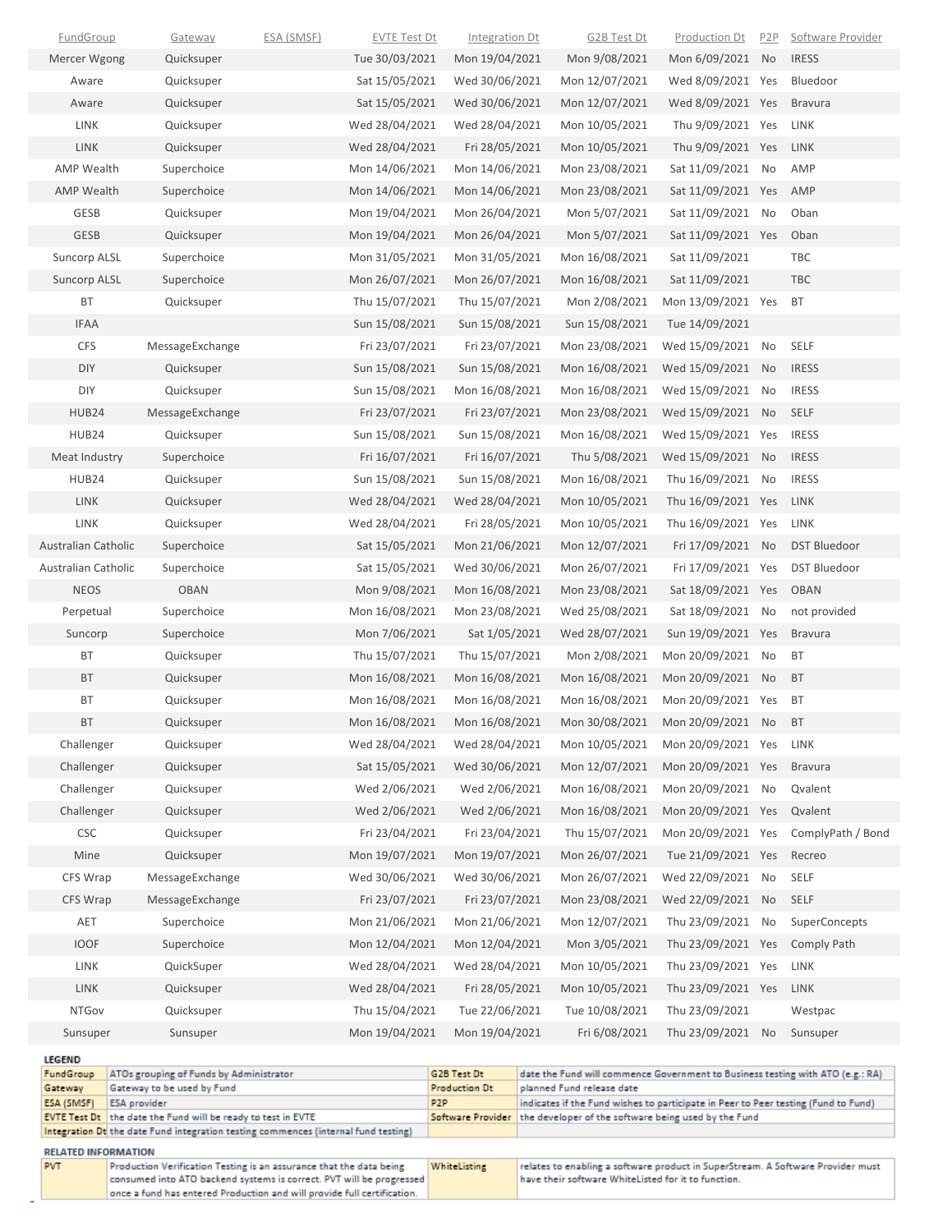| <b>FundGroup</b>           | Gateway                                                                             | <u>ESA (SMSF)</u> | <b>EVTE Test Dt</b> | <b>Integration Dt</b> | <b>G2B Test Dt</b>        | <b>Production Dt</b>                                                                                                                                         | P <sub>2</sub> P | Software Provider    |
|----------------------------|-------------------------------------------------------------------------------------|-------------------|---------------------|-----------------------|---------------------------|--------------------------------------------------------------------------------------------------------------------------------------------------------------|------------------|----------------------|
| AET                        | Superchoice                                                                         |                   | Mon 21/06/2021      | Mon 21/06/2021        | Mon 12/07/2021            | Fri 24/09/2021 No                                                                                                                                            |                  | <b>SuperConcepts</b> |
| <b>IOOF</b>                | Quicksuper                                                                          |                   | Mon 26/07/2021      | Mon 26/07/2021        | Fri 23/07/2021            | Fri 24/09/2021 Yes                                                                                                                                           |                  | SELF                 |
| <b>IOOF</b>                | Quicksuper                                                                          |                   | Mon 26/07/2021      | Mon 26/07/2021        | Mon 26/07/2021            | Fri 24/09/2021 Yes                                                                                                                                           |                  | SELF                 |
| <b>IOOF</b>                | Quicksuper                                                                          |                   | Mon 26/07/2021      | Mon 26/07/2021        | Mon 23/08/2021            | Fri 24/09/2021 Yes                                                                                                                                           |                  | SELF                 |
| Perpetual SAFs             | Superchoice                                                                         |                   | Fri 23/07/2021      | Fri 23/07/2021        | Mon 2/08/2021             | Fri 24/09/2021 Yes                                                                                                                                           |                  | Superchoice          |
| Spirit Super               | Quicksuper                                                                          |                   | Mon 23/08/2021      | Mon 30/08/2021        | Mon 6/09/2021             | Fri 24/09/2021 Yes                                                                                                                                           |                  | Westpac              |
| TAL                        | Superchoice                                                                         |                   | Mon 31/05/2021      | Sat 31/07/2021        | Mon 16/08/2021            | Fri 24/09/2021 Yes                                                                                                                                           |                  | not provided         |
| Vision Super               | Quicksuper                                                                          |                   | Mon 9/08/2021       | Mon 16/08/2021        | Mon 30/08/2021            | Fri 24/09/2021 Yes                                                                                                                                           |                  | <b>IRESS</b>         |
| CBA                        | MessageExchange                                                                     |                   | Thu 15/07/2021      | Thu 15/07/2021        | Mon 30/08/2021            | Sat 25/09/2021 No                                                                                                                                            |                  | <b>Bravura</b>       |
| CBA                        | MessageExchange                                                                     |                   | Thu 15/07/2021      | Thu 15/07/2021        | Mon 30/08/2021            | Sat 25/09/2021 No                                                                                                                                            |                  | SELF                 |
| CBA                        | MessageExchange                                                                     |                   | Thu 15/07/2021      | Thu 15/07/2021        | Mon 30/08/2021            | Sat 25/09/2021 Yes                                                                                                                                           |                  | <b>Bravura</b>       |
| <b>CBA</b>                 | MessageExchange                                                                     |                   | Thu 15/07/2021      | Thu 15/07/2021        | Mon 30/08/2021            | Sat 25/09/2021 Yes                                                                                                                                           |                  | <b>SELF</b>          |
| LGIA                       | Quicksuper                                                                          |                   | Tue 10/08/2021      | Tue 17/08/2021        | Thu 26/08/2021            | Sat 25/09/2021 No                                                                                                                                            |                  | not provided         |
| Macquarie                  | <b>GBST</b>                                                                         |                   | Tue 3/08/2021       | Mon 23/08/2021        | Wed 1/09/2021             | Sat 25/09/2021 Yes                                                                                                                                           |                  | <b>GBST</b>          |
| Macquarie                  | <b>GBST</b>                                                                         |                   | Tue 3/08/2021       | Mon 23/08/2021        | Thu 2/09/2021             | Sat 25/09/2021 Yes                                                                                                                                           |                  | GBST                 |
| Macquarie                  | <b>GBST</b>                                                                         |                   | Tue 3/08/2021       | Mon 23/08/2021        | Fri 3/09/2021             | Sat 25/09/2021 Yes                                                                                                                                           |                  | <b>GBST</b>          |
| <b>BGLExternal Link</b>    | MessageExchange                                                                     |                   | Mon 10/05/2021      | Mon 10/05/2021        | Mon 5/07/2021             | Mon 27/09/2021 Yes                                                                                                                                           |                  | <b>BGL</b>           |
| BT                         | Quicksuper                                                                          |                   | Mon 16/08/2021      | Mon 16/08/2021        | Mon 16/08/2021            | Mon 27/09/2021 No                                                                                                                                            |                  | <b>BT</b>            |
| BT                         | Quicksuper                                                                          |                   | Mon 16/08/2021      | Mon 16/08/2021        | Mon 16/08/2021            | Mon 27/09/2021 Yes                                                                                                                                           |                  | <b>BT</b>            |
| Challenger                 | Quicksuper                                                                          |                   | Wed 28/04/2021      | Fri 28/05/2021        | Mon 10/05/2021            | Mon 27/09/2021 Yes                                                                                                                                           |                  | <b>LINK</b>          |
| Esuperfund                 | <b>GBST</b>                                                                         |                   | Sun 23/05/2021      | Sun 30/05/2021        | Mon 13/09/2021            | Mon 27/09/2021                                                                                                                                               |                  |                      |
| Netwealth                  | Quicksuper                                                                          |                   | Mon 17/05/2021      | Mon 17/05/2021        | Sun 1/08/2021             | Mon 27/09/2021 Yes IRESS                                                                                                                                     |                  |                      |
| <b>SMSF Flow</b>           |                                                                                     |                   | Mon 21/06/2021      | Mon 21/06/2021        | Mon 21/06/2021            | Mon 27/09/2021 Yes                                                                                                                                           |                  |                      |
| SuperMate                  | Quicksuper                                                                          |                   | Mon 21/06/2021      | Mon 7/06/2021         | Mon 12/07/2021            | Mon 27/09/2021                                                                                                                                               |                  | Supermate            |
| <b>LUCRF</b>               | Quicksuper                                                                          |                   | Mon 31/05/2021      | Mon 31/05/2021        | Thu 22/07/2021            | Wed 29/09/2021                                                                                                                                               | No               | <b>SS&amp;C</b>      |
| <b>LUCRF</b>               | Quicksuper                                                                          |                   | Mon 31/05/2021      | Mon 31/05/2021        | Thu 22/07/2021            | Wed 29/09/2021 Yes                                                                                                                                           |                  | SS&C                 |
| Telstra                    | Quicksuper                                                                          |                   | Sat 15/05/2021      | Sat 15/05/2021        | Mon 6/09/2021             | Wed 29/09/2021 Yes                                                                                                                                           |                  |                      |
| Clearview                  | <b>IRESS</b>                                                                        |                   | Mon 10/05/2021      | Mon 2/08/2021         | Wed 25/08/2021            | Thu 30/09/2021                                                                                                                                               | <b>No</b>        | <b>IRESS</b>         |
| Clearview                  | <b>IRESS</b>                                                                        |                   | Mon 10/05/2021      | Mon 2/08/2021         | Tue 31/08/2021            | Thu 30/09/2021 No                                                                                                                                            |                  | <b>IRESS</b>         |
| ClickSuper                 | ClickSuper                                                                          |                   | Fri 30/04/2021      | Fri 30/04/2021        | Tue 1/06/2021             | Thu 30/09/2021 Yes                                                                                                                                           |                  | ClickSuper           |
| <b>FNZ</b>                 | SuperChoice                                                                         |                   | Tue 15/06/2021      | Tue 15/06/2021        | Mon 13/09/2021            | Thu 30/09/2021                                                                                                                                               |                  | <b>FNZ</b>           |
| <b>FNZ</b>                 | Superchoice                                                                         |                   | Sun 1/08/2021       | Tue 15/06/2021        | Mon 13/09/2021            | Thu 30/09/2021 Yes                                                                                                                                           |                  | <b>FNZ</b>           |
| Guild                      | <b>IRESS</b>                                                                        |                   | Mon 31/05/2021      | Mon 5/07/2021         | Mon 6/09/2021             | Thu 30/09/2021                                                                                                                                               | No               | SELF                 |
| ING                        | <b>IRESS</b>                                                                        |                   | Wed 30/06/2021      | Wed 30/06/2021        | Mon 6/09/2021             | Thu 30/09/2021                                                                                                                                               | No               | <b>IRESS</b>         |
| Maritime                   | Quicksuper                                                                          |                   | Mon 16/08/2021      | Mon 16/08/2021        | Mon 6/09/2021             | Thu 30/09/2021 Yes                                                                                                                                           |                  | Qvalent              |
| Mercer                     | Quicksuper                                                                          |                   | Mon 31/05/2021      | Mon 31/05/2021        | Mon 13/09/2021            | Thu 30/09/2021                                                                                                                                               | <b>No</b>        | <b>Bravura</b>       |
| Mercer                     | Quicksuper                                                                          |                   | Mon 31/05/2021      | Mon 5/07/2021         | Mon 13/09/2021            | Thu 30/09/2021                                                                                                                                               | No               | <b>Bravura</b>       |
| Mercer                     | Quicksuper                                                                          |                   | Mon 31/05/2021      | Mon 5/07/2021         | Mon 20/09/2021            | Thu 30/09/2021                                                                                                                                               | <b>No</b>        | SELF                 |
| Mercer Wgong               | Quicksuper                                                                          |                   | Tue 30/03/2021      | Mon 19/04/2021        | Mon 30/08/2021            | Thu 30/09/2021                                                                                                                                               | No               | <b>IRESS</b>         |
| <b>MLC Wealth</b>          | Superchoice                                                                         |                   | Mon 21/06/2021      | Mon 21/06/2021        | Mon 23/08/2021            | Thu 30/09/2021                                                                                                                                               | <b>No</b>        | Superchoice          |
| OneVue                     | Quicksuper                                                                          |                   | Sat 1/05/2021       | Sun 1/08/2021         | Mon 30/08/2021            | Thu 30/09/2021 No                                                                                                                                            |                  | Acurity              |
| OneVue                     | Quicksuper                                                                          |                   | Sun 1/08/2021       | Sun 1/08/2021         | Mon 30/08/2021            | Thu 30/09/2021                                                                                                                                               |                  | Acurity              |
| OneVue                     | Quicksuper                                                                          |                   | Sun 1/08/2021       | Sun 1/08/2021         | Mon 30/08/2021            | Thu 30/09/2021                                                                                                                                               |                  | <b>IRESS</b>         |
| OneVue                     | Quicksuper                                                                          |                   | Sun 1/08/2021       | Sun 1/08/2021         | Mon 30/08/2021            | Thu 30/09/2021                                                                                                                                               |                  | SuperB               |
| OneVue                     | Quicksuper                                                                          |                   | Sun 1/08/2021       | Sun 1/08/2021         | Mon 30/08/2021            | Thu 30/09/2021 Yes                                                                                                                                           |                  | SuperB               |
|                            |                                                                                     |                   |                     |                       |                           |                                                                                                                                                              |                  |                      |
| <b>LEGEND</b><br>FundGroup | ATOs grouping of Funds by Administrator                                             |                   |                     | G2B Test Dt           |                           | date the Fund will commence Government to Business testing with ATO (e.g.: RA)                                                                               |                  |                      |
| Gateway                    | Gateway to be used by Fund                                                          |                   |                     | Production Dt         | planned Fund release date |                                                                                                                                                              |                  |                      |
| ESA (SMSF)                 | ESA provider<br><b>EVTE Test Dt</b> the date the Fund will be ready to test in EVTE |                   |                     | P <sub>2</sub> P      |                           | indicates if the Fund wishes to participate in Peer to Peer testing (Fund to Fund)<br>Software Provider the developer of the software being used by the Fund |                  |                      |
|                            | Integration Dt the date Fund integration testing commences (internal fund testing)  |                   |                     |                       |                           |                                                                                                                                                              |                  |                      |
| RELATED INFORMATION        |                                                                                     |                   |                     |                       |                           |                                                                                                                                                              |                  |                      |

| <b>PVT</b> | Production Verification Testing is an assurance that the data being     | WhiteListing | relates to enabling a software product in SuperStream. A Software Provider must |
|------------|-------------------------------------------------------------------------|--------------|---------------------------------------------------------------------------------|
|            | consumed into ATO backend systems is correct. PVT will be progressed    |              | have their software WhiteListed for it to function.                             |
|            | once a fund has entered Production and will provide full certification. |              |                                                                                 |